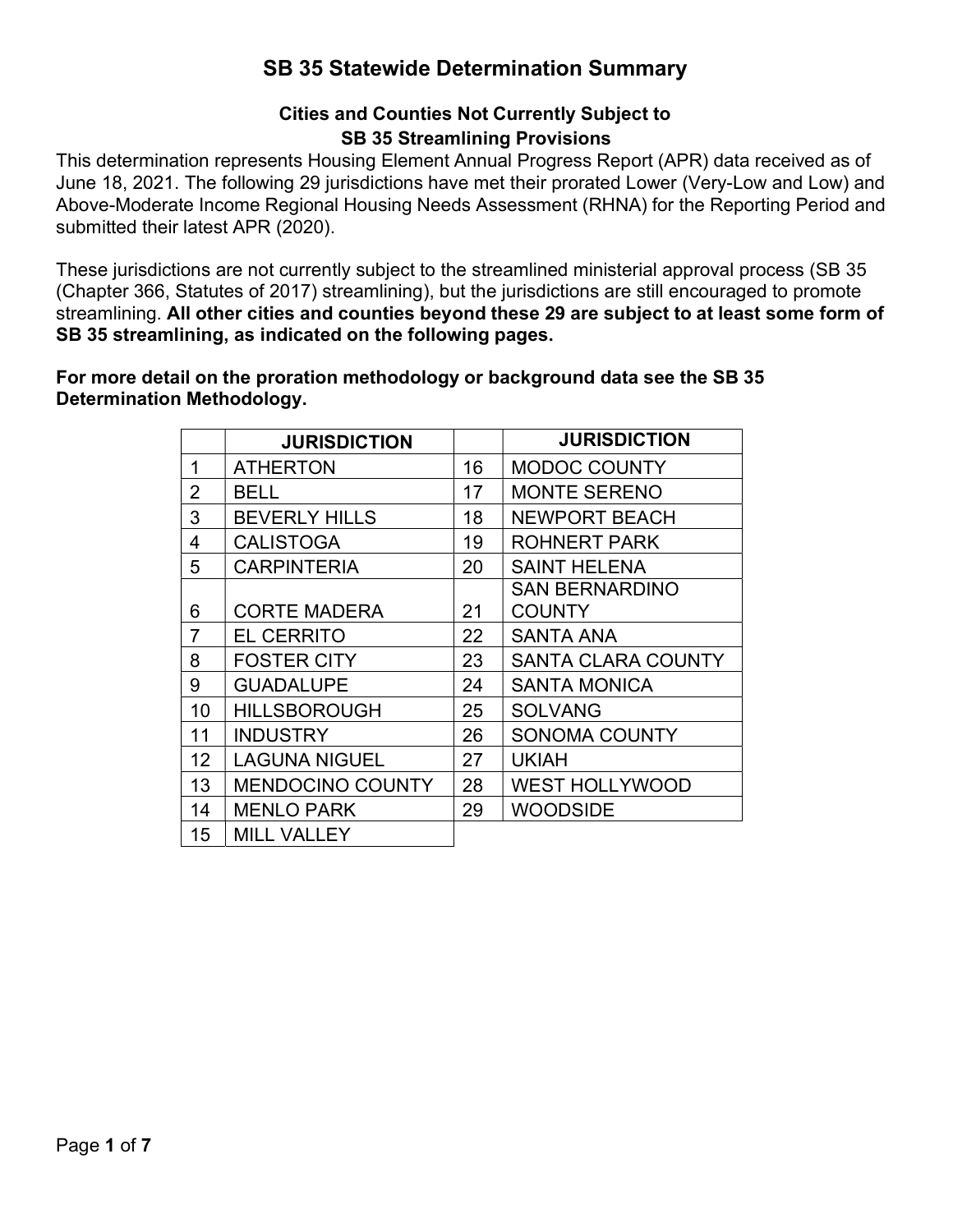# SB 35 Statewide Determination Summary Cities and Counties Subject to SB 35 Streamlining Provisions

When Proposed Developments Include ≥10% Affordability

These 285 jurisdictions have insufficient progress toward their Above Moderate income RHNA and/or have not submitted the latest Housing Element Annual Progress Report (APR) (2020) and therefore are subject to the streamlined ministerial approval process (SB 35 (Chapter 366, Statutes of 2017) streamlining) for proposed developments with at least 10% affordability.

|                | <b>JURISDICTION</b>     |    | <b>JURISDICTION</b>   |     | <b>JURISDICTION</b>     |
|----------------|-------------------------|----|-----------------------|-----|-------------------------|
| 1              | <b>ADELANTO</b>         | 37 | <b>CARSON</b>         | 73  | <b>EUREKA</b>           |
| $\overline{2}$ | <b>ALAMEDA COUNTY</b>   | 38 | <b>CATHEDRAL</b>      | 74  | <b>EXETER</b>           |
| 3              | <b>ALHAMBRA</b>         | 39 | <b>CERES</b>          | 75  | <b>FAIRFAX</b>          |
| 4              | <b>ALISO VIEJO</b>      | 40 | <b>CITRUS HEIGHTS</b> | 76  | <b>FARMERSVILLE</b>     |
| 5              | <b>ALPINE COUNTY</b>    | 41 | <b>CLAYTON</b>        | 77  | <b>FERNDALE</b>         |
| 6              | <b>ALTURAS</b>          | 42 | <b>CLEARLAKE</b>      | 78  | <b>FILLMORE</b>         |
| $\overline{7}$ | <b>AMADOR</b>           | 43 | <b>CLOVERDALE</b>     | 79  | <b>FIREBAUGH</b>        |
| 8              | <b>ANGELS CAMP</b>      | 44 | <b>COACHELLA</b>      | 80  | <b>FONTANA</b>          |
| $9\,$          | <b>APPLE VALLEY</b>     | 45 | <b>COLFAX</b>         | 81  | <b>FORT JONES</b>       |
| 10             | <b>ARCADIA</b>          | 46 | <b>COLMA</b>          | 82  | <b>FORTUNA</b>          |
| 11             | <b>ARCATA</b>           | 47 | <b>COLTON</b>         | 83  | <b>FOUNTAIN VALLEY</b>  |
| 12             | <b>ARROYO GRANDE</b>    | 48 | <b>COLUSA</b>         | 84  | <b>FRESNO COUNTY</b>    |
| 13             | <b>ARVIN</b>            | 49 | <b>COLUSA COUNTY</b>  | 85  | <b>GARDEN GROVE</b>     |
| 14             | <b>AVALON</b>           | 50 | <b>COMMERCE</b>       | 86  | <b>GLENN COUNTY</b>     |
| 15             | <b>AVENAL</b>           | 51 | <b>CONCORD</b>        | 87  | <b>GONZALES</b>         |
| 16             | <b>AZUSA</b>            | 52 | <b>CORCORAN</b>       | 88  | <b>GRAND TERRACE</b>    |
| 17             | <b>BAKERSFIELD</b>      | 53 | <b>CORNING</b>        | 89  | <b>GRASS VALLEY</b>     |
| 18             | <b>BANNING</b>          | 54 | <b>COVINA</b>         | 90  | <b>GREENFIELD</b>       |
| 19             | <b>BARSTOW</b>          | 55 | <b>CRESCENT CITY</b>  | 91  | <b>GRIDLEY</b>          |
| 20             | <b>BEAUMONT</b>         | 56 | <b>CUDAHY</b>         | 92  | <b>GUSTINE</b>          |
| 21             | <b>BELL GARDENS</b>     | 57 | DEL NORTE COUNTY      | 93  | <b>HALF MOON BAY</b>    |
| 22             | <b>BELVEDERE</b>        | 58 | <b>DEL REY OAKS</b>   | 94  | <b>HANFORD</b>          |
| 23             | <b>BENICIA</b>          | 59 | <b>DELANO</b>         | 95  | <b>HAWAIIAN GARDENS</b> |
| 24             | <b>BIGGS</b>            | 60 | DESERT HOT SPRINGS    | 96  | <b>HAYWARD</b>          |
| 25             | <b>BISHOP</b>           | 61 | <b>DORRIS</b>         | 97  | <b>HEMET</b>            |
| 26             | <b>BLUE LAKE</b>        | 62 | <b>DOS PALOS</b>      | 98  | <b>HESPERIA</b>         |
| 27             | <b>BLYTHE</b>           | 63 | <b>DUARTE</b>         | 99  | <b>HIDDEN HILLS</b>     |
| 28             | <b>BRAWLEY</b>          | 64 | <b>DUNSMUIR</b>       | 100 | <b>HIGHLAND</b>         |
| 29             | <b>BURBANK</b>          | 65 | <b>EAST PALO ALTO</b> | 101 | <b>HOLTVILLE</b>        |
| 30             | <b>BUTTE COUNTY</b>     | 66 | EL CAJON              | 102 | <b>HUMBOLDT COUNTY</b>  |
| 31             | <b>CALAVERAS COUNTY</b> | 67 | <b>EL CENTRO</b>      | 103 | <b>HUNTINGTON BEACH</b> |
| 32             | <b>CALEXICO</b>         | 68 | <b>EL MONTE</b>       | 104 | <b>HUNTINGTON PARK</b>  |
| 33             | <b>CALIFORNIA CITY</b>  | 69 | EL SEGUNDO            | 105 | <b>HUGHSON</b>          |
| 34             | <b>CALIMESA</b>         | 70 | <b>ESCALON</b>        | 106 | <b>HURON</b>            |
| 35             | <b>CALIPATRIA</b>       | 71 | <b>ESCONDIDO</b>      | 107 | <b>IMPERIAL</b>         |
| 36             | <b>CARMEL</b>           | 72 | <b>ETNA</b>           | 108 | <b>IMPERIAL COUNTY</b>  |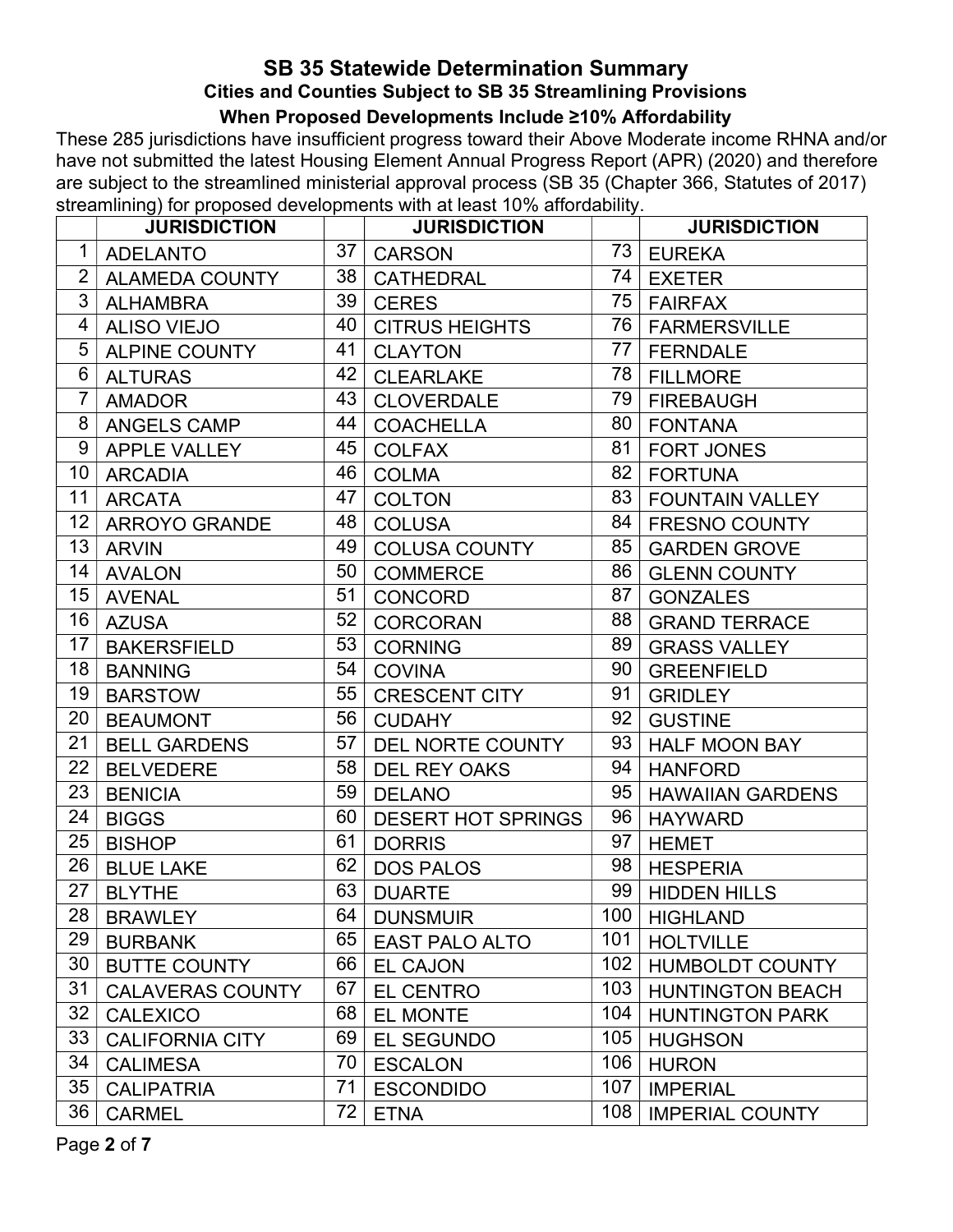# SB 35 Statewide Determination Summary Cities and Counties Subject to SB 35 Streamlining Provisions When Proposed Developments Include ≥10% Affordability

These 285 jurisdictions have insufficient progress toward their Above Moderate income RHNA and/or have not submitted the latest APR (2020) and therefore are subject to the streamlined ministerial approval process (SB 35 (Chapter 366, Statutes of 2017) streamlining) for proposed developments with at least 10% affordability.

|     | <b>JURISDICTION</b>       |     | <b>JURISDICTION</b>    |     | <b>JURISDICTION</b>         |
|-----|---------------------------|-----|------------------------|-----|-----------------------------|
| 109 | <b>INGLEWOOD</b>          | 144 | <b>MADERA COUNTY</b>   | 179 | <b>PALMDALE</b>             |
| 110 | <b>INYO COUNTY</b>        | 145 | <b>MARICOPA</b>        | 180 | <b>PALOS VERDES ESTATES</b> |
| 111 | <b>IRWINDALE</b>          | 146 | <b>MARIPOSA COUNTY</b> | 181 | <b>PARADISE</b>             |
| 112 | <b>ISLETON</b>            | 147 | <b>MARTINEZ</b>        | 182 | <b>PARAMOUNT</b>            |
| 113 | <b>JURUPA VALLEY</b>      | 148 | <b>MARYSVILLE</b>      | 183 | <b>PARLIER</b>              |
| 114 | <b>KERMAN</b>             | 149 | <b>MAYWOOD</b>         | 184 | <b>PASO ROBLES</b>          |
| 115 | <b>KERN COUNTY</b>        | 150 | <b>MCFARLAND</b>       | 185 | <b>PATTERSON</b>            |
| 116 | <b>KINGS COUNTY</b>       | 151 | <b>MENDOTA</b>         | 186 | <b>PICO RIVERA</b>          |
| 117 | <b>KINGSBURG</b>          | 152 | <b>MENIFEE</b>         | 187 | <b>PINOLE</b>               |
| 118 | <b>LA HABRA HEIGHTS</b>   | 153 | <b>MERCED COUNTY</b>   | 188 | <b>PLEASANT HILL</b>        |
| 119 | <b>LA MIRADA</b>          | 154 | <b>MILLBRAE</b>        | 189 | <b>POMONA</b>               |
| 120 | <b>LA PUENTE</b>          | 155 | <b>MODESTO</b>         | 190 | <b>PORTERVILLE</b>          |
| 121 | <b>LA VERNE</b>           | 156 | <b>MONTAGUE</b>        | 191 | <b>PORTOLA</b>              |
| 122 | <b>LAKE COUNTY</b>        | 157 | <b>MONTCLAIR</b>       | 192 | <b>POWAY</b>                |
| 123 | <b>LAKE ELSINORE</b>      | 158 | <b>MONTEBELLO</b>      | 193 | <b>RED BLUFF</b>            |
| 124 | <b>LAKEPORT</b>           | 159 | <b>MONTEREY</b>        | 194 | <b>REDLANDS</b>             |
| 125 | <b>LANCASTER</b>          | 160 | <b>MONTEREY PARK</b>   | 195 | <b>REDONDO BEACH</b>        |
| 126 | <b>LASSEN COUNTY</b>      | 161 | <b>MORENO VALLEY</b>   | 196 | <b>REEDLEY</b>              |
| 127 | <b>LAWNDALE</b>           | 162 | <b>MORRO BAY</b>       | 197 | <b>RIALTO</b>               |
| 128 | <b>LEMON GROVE</b>        | 163 | <b>MOUNT SHASTA</b>    | 198 | <b>RICHMOND</b>             |
| 129 | <b>LEMOORE</b>            | 164 | <b>NATIONAL CITY</b>   | 199 | <b>RIDGECREST</b>           |
| 130 | <b>LINDSAY</b>            | 165 | <b>NEEDLES</b>         | 200 | <b>RIO DELL</b>             |
| 131 | LIVE OAK                  | 166 | <b>NEVADA CITY</b>     | 201 | <b>RIPON</b>                |
| 132 | <b>LIVINGSTON</b>         | 167 | <b>NEVADA COUNTY</b>   | 202 | <b>RIVERBANK</b>            |
| 133 | <b>LODI</b>               | 168 | <b>NEWMAN</b>          | 203 | <b>RIVERSIDE</b>            |
| 134 | <b>LOMA LINDA</b>         | 169 | <b>NORCO</b>           | 204 | <b>RIVERSIDE COUNTY</b>     |
| 135 | <b>LOMPOC</b>             | 170 | <b>NOVATO</b>          | 205 | <b>ROLLING HILLS</b>        |
| 136 | <b>LONG BEACH</b>         | 171 | <b>OCEANSIDE</b>       | 206 | <b>ROSEMEAD</b>             |
| 137 | <b>LOOMIS</b>             | 172 | <b>OJAI</b>            | 207 | <b>ROSS</b>                 |
| 138 | <b>LOS ALAMITOS</b>       | 173 | <b>ONTARIO</b>         | 208 | <b>SACRAMENTO</b>           |
| 139 | <b>LOS ANGELES COUNTY</b> | 174 | <b>ORANGE COVE</b>     | 209 | <b>SACRAMENTO COUNTY</b>    |
| 140 | <b>LOS GATOS</b>          | 175 | <b>ORLAND</b>          | 210 | <b>SALINAS</b>              |
| 141 | <b>LOYALTON</b>           | 176 | <b>OROVILLE</b>        | 211 | <b>SAN BERNARDINO</b>       |
| 142 | <b>LYNWOOD</b>            | 177 | <b>OXNARD</b>          | 212 | <b>SAN BRUNO</b>            |
| 143 | <b>MADERA</b>             | 178 | <b>PACIFICA</b>        | 213 | <b>SAN DIEGO COUNTY</b>     |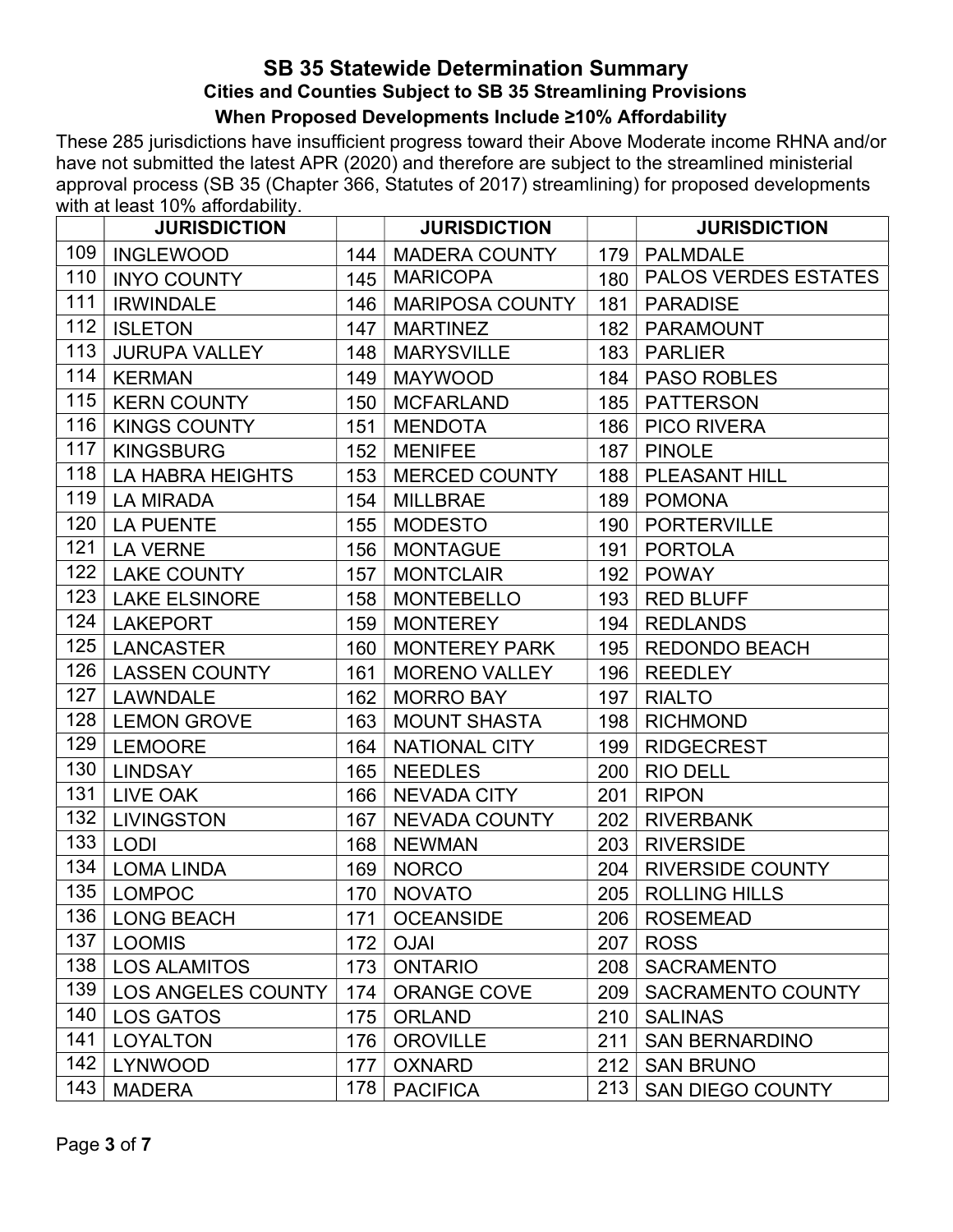# SB 35 Statewide Determination Summary Cities and Counties Subject to SB 35 Streamlining Provisions When Proposed Developments Include ≥10% Affordability

These 285 jurisdictions have insufficient progress toward their Above Moderate income RHNA and/or have not submitted the latest APR (2020) and therefore are subject to the streamlined ministerial approval process (SB 35 (Chapter 366, Statutes of 2017) streamlining) for proposed developments with at least 10% affordability.

|                  | <b>JURISDICTION</b>       |     | <b>JURISDICTION</b>     |
|------------------|---------------------------|-----|-------------------------|
| 214              | <b>SAN DIMAS</b>          | 250 | <b>SUISUN CITY</b>      |
|                  | 215   SAN FERNANDO        |     | 251   SUSANVILLE        |
| 216              | <b>SAN JACINTO</b>        | 252 | <b>TAFT</b>             |
| 217              | <b>SAN JOAQUIN</b>        | 253 | <b>TEHACHAPI</b>        |
| 218              | <b>SAN JOAQUIN COUNTY</b> | 254 | <b>TEHAMA</b>           |
| 219              | <b>SAN JUAN BAUTISTA</b>  | 255 | <b>TEHAMA COUNTY</b>    |
| 220              | <b>SAN LEANDRO</b>        | 256 | <b>TIBURON</b>          |
| 221              | <b>SAN MATEO COUNTY</b>   | 257 | <b>TORRANCE</b>         |
| 222              | <b>SAN PABLO</b>          | 258 | <b>TULARE COUNTY</b>    |
| 223              | <b>SAN RAFAEL</b>         | 259 | <b>TULELAKE</b>         |
| 224              | <b>SAND CITY</b>          | 260 | <b>TUOLUMNE COUNTY</b>  |
| 225              | <b>SANGER</b>             | 261 | <b>TURLOCK</b>          |
| 226              | <b>SANTA CLARITA</b>      | 262 | <b>TWENTYNINE PALMS</b> |
| 227              | <b>SANTA CRUZ COUNTY</b>  | 263 | <b>UPLAND</b>           |
| 228              | SANTA MARIA               | 264 | <b>VALLEJO</b>          |
| 229              | <b>SANTA PAULA</b>        | 265 | <b>VENTURA COUNTY</b>   |
| 230              | <b>SANTA ROSA</b>         | 266 | <b>VICTORVILLE</b>      |
| 231              | <b>SANTEE</b>             |     | 267   VILLA PARK        |
| 232              | <b>SARATOGA</b>           | 268 | <b>VISALIA</b>          |
| 233              | <b>SAUSALITO</b>          | 269 | <b>WATERFORD</b>        |
| 234              | <b>SEASIDE</b>            |     | 270   WEST SACRAMENTO   |
| 235              | <b>SEBASTOPOL</b>         | 271 | <b>WESTLAKE VILLAGE</b> |
| 236              | <b>SELMA</b>              | 272 | <b>WESTMORLAND</b>      |
| 237 <sub>1</sub> | <b>SHAFTER</b>            |     | 273   WHEATLAND         |
| 238              | <b>SHASTA COUNTY</b>      | 274 | <b>WHITTIER</b>         |
| 239              | <b>SHASTA LAKE</b>        | 275 | <b>WILLIAMS</b>         |
| 240              | <b>SIERRA COUNTY</b>      | 276 | <b>WILLITS</b>          |
| 241              | <b>SIGNAL HILL</b>        | 277 | <b>WILLOWS</b>          |
| 242              | <b>SISKIYOU COUNTY</b>    | 278 | <b>WINDSOR</b>          |
| 243              | <b>SOLANA BEACH</b>       | 279 | <b>WOODLAKE</b>         |
| 244              | <b>SOLEDAD</b>            | 280 | <b>YOLO COUNTY</b>      |
| 245              | <b>SONOMA</b>             | 281 | <b>YREKA</b>            |
| 246              | <b>SONORA</b>             | 282 | <b>YUBA CITY</b>        |
| 247              | <b>SOUTH GATE</b>         | 283 | <b>YUBA COUNTY</b>      |
| 248              | <b>STANISLAUS COUNTY</b>  | 284 | <b>YUCAIPA</b>          |
| 249              | <b>STOCKTON</b>           | 285 | <b>YUCCA VALLEY</b>     |

Page 4 of 7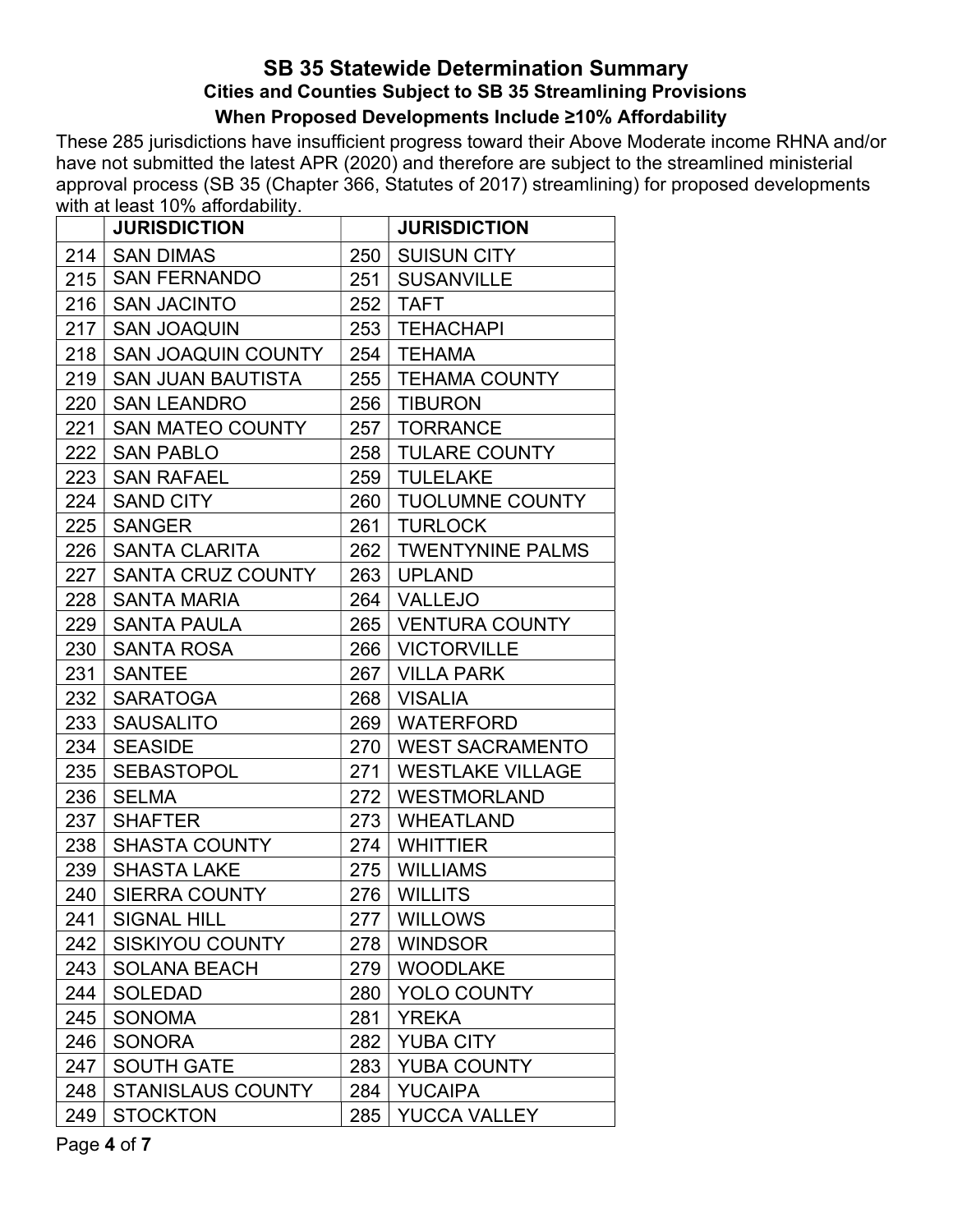# SB 35 Statewide Determination Summary Cities and Counties Subject to SB 35 Streamlining Provisions When Proposed Developments Include ≥ 50% Affordability

These 225 jurisdictions have insufficient progress toward their Lower income RHNA (Very Low and Low income) and are therefore subject to the streamlined ministerial approval process (SB 35 (Chapter 366, Statutes of 2017) streamlining) for proposed developments with at least 50% affordability. If the jurisdiction also has insufficient progress toward their Above Moderate income RHNA, then they are subject to the more inclusive streamlining for developments with at least 10% affordability.

| 36<br>71<br>1<br><b>AGOURA HILLS</b><br><b>CHULA VISTA</b><br><b>GALT</b><br>$\overline{2}$<br>37<br>72<br><b>ALAMEDA</b><br><b>GARDENA</b><br><b>CLAREMONT</b><br>3<br>38<br>73<br><b>ALBANY</b><br><b>CLOVIS</b><br><b>GILROY</b><br>74<br>4<br>39<br><b>GLENDALE</b><br><b>AMADOR COUNTY</b><br><b>COALINGA</b><br>5<br>40<br>75<br><b>AMERICAN CANYON</b><br><b>COMPTON</b><br><b>GLENDORA</b><br>6<br>41<br>76<br><b>ANAHEIM</b><br><b>CONTRA COSTA COUNTY</b><br><b>GOLETA</b><br>$\overline{7}$<br>42<br>77<br><b>ANDERSON</b><br><b>CORONA</b><br><b>GROVER BEACH</b><br>43<br>8<br>78<br><b>CORONADO</b><br><b>HAWTHORNE</b><br><b>ANTIOCH</b><br>9<br>44<br>79<br><b>ARTESIA</b><br><b>COSTA MESA</b><br><b>HEALDSBURG</b><br>10<br>45<br>80<br><b>ATASCADERO</b><br><b>COTATI</b><br><b>HERCULES</b><br>11<br>46<br>81<br><b>CULVER CITY</b><br><b>HERMOSA BEACH</b><br><b>ATWATER</b><br>12<br>82<br>47<br><b>CUPERTINO</b><br><b>HOLLISTER</b><br><b>AUBURN</b><br>13<br>48<br>83<br><b>BALDWIN PARK</b><br><b>CYPRESS</b><br><b>IMPERIAL BEACH</b><br>14<br>49<br>84<br><b>BELLFLOWER</b><br><b>INDIAN WELLS</b><br><b>DALY CITY</b><br>15<br>50<br>85<br><b>INDIO</b><br><b>BELMONT</b><br><b>DANA POINT</b><br>16<br>51<br>86<br><b>BERKELEY</b><br><b>DANVILLE</b><br><b>IONE</b><br>$\overline{17}$<br>52<br>87<br><b>BIG BEAR LAKE</b><br><b>DAVIS</b><br><b>IRVINE</b><br>53<br>18<br>88<br><b>BRADBURY</b><br><b>DEL MAR</b><br><b>JACKSON</b><br>19<br>54<br>89<br><b>BREA</b><br><b>DIAMOND BAR</b><br><b>KING CITY</b><br>20<br>55<br>90<br><b>BRENTWOOD</b><br><b>DINUBA</b><br>21<br>56<br><b>BRISBANE</b><br><b>DIXON</b><br>91<br><b>LA HABRA</b><br>$\overline{22}$<br>$\overline{57}$<br>92<br><b>DOWNEY</b><br><b>BUELLTON</b><br><b>LA MESA</b><br>23<br>58<br>93<br><b>DUBLIN</b><br><b>BUENA PARK</b><br>LA PALMA<br>24<br>59<br>94<br><b>BURLINGAME</b><br><b>EASTVALE</b><br><b>LA QUINTA</b><br>25<br>95<br>60<br><b>LAFAYETTE</b><br><b>CALABASAS</b><br>EL DORADO COUNTY<br>26<br>61<br>96<br><b>CAMARILLO</b><br><b>ELK GROVE</b><br><b>LAGUNA BEACH</b><br>27<br>62<br>97<br><b>EMERYVILLE</b><br><b>LAGUNA HILLS</b><br><b>CAMPBELL</b><br>28<br>63<br>98<br><b>CANYON LAKE</b><br><b>ENCINITAS</b><br><b>LAGUNA WOODS</b><br>29<br>64<br>99<br><b>CAPITOLA</b><br><b>FAIRFIELD</b><br><b>LAKE FOREST</b><br>65<br>100<br>30<br><b>CARLSBAD</b><br><b>FOLSOM</b><br><b>LAKEWOOD</b><br>31<br>66<br>101<br><b>CERRITOS</b><br><b>FORT BRAGG</b><br><b>LARKSPUR</b><br>67<br>32<br>102<br><b>CHICO</b><br><b>FOWLER</b><br><b>LATHROP</b><br>33<br>103<br>68<br><b>CHINO</b><br><b>FREMONT</b><br><b>LINCOLN</b><br>34<br>69<br>104<br><b>CHINO HILLS</b><br><b>FRESNO</b><br><b>LIVERMORE</b><br>35<br>105<br>70<br><b>CHOWCHILLA</b><br><b>FULLERTON</b><br><b>LOMITA</b> | <b>JURISDICTION</b> | <b>JURISDICTION</b> | <b>JURISDICTION</b>  |
|---------------------------------------------------------------------------------------------------------------------------------------------------------------------------------------------------------------------------------------------------------------------------------------------------------------------------------------------------------------------------------------------------------------------------------------------------------------------------------------------------------------------------------------------------------------------------------------------------------------------------------------------------------------------------------------------------------------------------------------------------------------------------------------------------------------------------------------------------------------------------------------------------------------------------------------------------------------------------------------------------------------------------------------------------------------------------------------------------------------------------------------------------------------------------------------------------------------------------------------------------------------------------------------------------------------------------------------------------------------------------------------------------------------------------------------------------------------------------------------------------------------------------------------------------------------------------------------------------------------------------------------------------------------------------------------------------------------------------------------------------------------------------------------------------------------------------------------------------------------------------------------------------------------------------------------------------------------------------------------------------------------------------------------------------------------------------------------------------------------------------------------------------------------------------------------------------------------------------------------------------------------------------------------------------------------------------------------------------------------------------------------------------------------------------------------------------------------------------------------------------------------------------------------------------------------------------------------------------------------------------------------------------------------------------------------------------------------------------------------------------------------------------------------------------------------------|---------------------|---------------------|----------------------|
|                                                                                                                                                                                                                                                                                                                                                                                                                                                                                                                                                                                                                                                                                                                                                                                                                                                                                                                                                                                                                                                                                                                                                                                                                                                                                                                                                                                                                                                                                                                                                                                                                                                                                                                                                                                                                                                                                                                                                                                                                                                                                                                                                                                                                                                                                                                                                                                                                                                                                                                                                                                                                                                                                                                                                                                                                     |                     |                     |                      |
|                                                                                                                                                                                                                                                                                                                                                                                                                                                                                                                                                                                                                                                                                                                                                                                                                                                                                                                                                                                                                                                                                                                                                                                                                                                                                                                                                                                                                                                                                                                                                                                                                                                                                                                                                                                                                                                                                                                                                                                                                                                                                                                                                                                                                                                                                                                                                                                                                                                                                                                                                                                                                                                                                                                                                                                                                     |                     |                     |                      |
|                                                                                                                                                                                                                                                                                                                                                                                                                                                                                                                                                                                                                                                                                                                                                                                                                                                                                                                                                                                                                                                                                                                                                                                                                                                                                                                                                                                                                                                                                                                                                                                                                                                                                                                                                                                                                                                                                                                                                                                                                                                                                                                                                                                                                                                                                                                                                                                                                                                                                                                                                                                                                                                                                                                                                                                                                     |                     |                     |                      |
|                                                                                                                                                                                                                                                                                                                                                                                                                                                                                                                                                                                                                                                                                                                                                                                                                                                                                                                                                                                                                                                                                                                                                                                                                                                                                                                                                                                                                                                                                                                                                                                                                                                                                                                                                                                                                                                                                                                                                                                                                                                                                                                                                                                                                                                                                                                                                                                                                                                                                                                                                                                                                                                                                                                                                                                                                     |                     |                     |                      |
|                                                                                                                                                                                                                                                                                                                                                                                                                                                                                                                                                                                                                                                                                                                                                                                                                                                                                                                                                                                                                                                                                                                                                                                                                                                                                                                                                                                                                                                                                                                                                                                                                                                                                                                                                                                                                                                                                                                                                                                                                                                                                                                                                                                                                                                                                                                                                                                                                                                                                                                                                                                                                                                                                                                                                                                                                     |                     |                     |                      |
|                                                                                                                                                                                                                                                                                                                                                                                                                                                                                                                                                                                                                                                                                                                                                                                                                                                                                                                                                                                                                                                                                                                                                                                                                                                                                                                                                                                                                                                                                                                                                                                                                                                                                                                                                                                                                                                                                                                                                                                                                                                                                                                                                                                                                                                                                                                                                                                                                                                                                                                                                                                                                                                                                                                                                                                                                     |                     |                     |                      |
|                                                                                                                                                                                                                                                                                                                                                                                                                                                                                                                                                                                                                                                                                                                                                                                                                                                                                                                                                                                                                                                                                                                                                                                                                                                                                                                                                                                                                                                                                                                                                                                                                                                                                                                                                                                                                                                                                                                                                                                                                                                                                                                                                                                                                                                                                                                                                                                                                                                                                                                                                                                                                                                                                                                                                                                                                     |                     |                     |                      |
|                                                                                                                                                                                                                                                                                                                                                                                                                                                                                                                                                                                                                                                                                                                                                                                                                                                                                                                                                                                                                                                                                                                                                                                                                                                                                                                                                                                                                                                                                                                                                                                                                                                                                                                                                                                                                                                                                                                                                                                                                                                                                                                                                                                                                                                                                                                                                                                                                                                                                                                                                                                                                                                                                                                                                                                                                     |                     |                     |                      |
|                                                                                                                                                                                                                                                                                                                                                                                                                                                                                                                                                                                                                                                                                                                                                                                                                                                                                                                                                                                                                                                                                                                                                                                                                                                                                                                                                                                                                                                                                                                                                                                                                                                                                                                                                                                                                                                                                                                                                                                                                                                                                                                                                                                                                                                                                                                                                                                                                                                                                                                                                                                                                                                                                                                                                                                                                     |                     |                     |                      |
|                                                                                                                                                                                                                                                                                                                                                                                                                                                                                                                                                                                                                                                                                                                                                                                                                                                                                                                                                                                                                                                                                                                                                                                                                                                                                                                                                                                                                                                                                                                                                                                                                                                                                                                                                                                                                                                                                                                                                                                                                                                                                                                                                                                                                                                                                                                                                                                                                                                                                                                                                                                                                                                                                                                                                                                                                     |                     |                     |                      |
|                                                                                                                                                                                                                                                                                                                                                                                                                                                                                                                                                                                                                                                                                                                                                                                                                                                                                                                                                                                                                                                                                                                                                                                                                                                                                                                                                                                                                                                                                                                                                                                                                                                                                                                                                                                                                                                                                                                                                                                                                                                                                                                                                                                                                                                                                                                                                                                                                                                                                                                                                                                                                                                                                                                                                                                                                     |                     |                     |                      |
|                                                                                                                                                                                                                                                                                                                                                                                                                                                                                                                                                                                                                                                                                                                                                                                                                                                                                                                                                                                                                                                                                                                                                                                                                                                                                                                                                                                                                                                                                                                                                                                                                                                                                                                                                                                                                                                                                                                                                                                                                                                                                                                                                                                                                                                                                                                                                                                                                                                                                                                                                                                                                                                                                                                                                                                                                     |                     |                     |                      |
|                                                                                                                                                                                                                                                                                                                                                                                                                                                                                                                                                                                                                                                                                                                                                                                                                                                                                                                                                                                                                                                                                                                                                                                                                                                                                                                                                                                                                                                                                                                                                                                                                                                                                                                                                                                                                                                                                                                                                                                                                                                                                                                                                                                                                                                                                                                                                                                                                                                                                                                                                                                                                                                                                                                                                                                                                     |                     |                     |                      |
|                                                                                                                                                                                                                                                                                                                                                                                                                                                                                                                                                                                                                                                                                                                                                                                                                                                                                                                                                                                                                                                                                                                                                                                                                                                                                                                                                                                                                                                                                                                                                                                                                                                                                                                                                                                                                                                                                                                                                                                                                                                                                                                                                                                                                                                                                                                                                                                                                                                                                                                                                                                                                                                                                                                                                                                                                     |                     |                     |                      |
|                                                                                                                                                                                                                                                                                                                                                                                                                                                                                                                                                                                                                                                                                                                                                                                                                                                                                                                                                                                                                                                                                                                                                                                                                                                                                                                                                                                                                                                                                                                                                                                                                                                                                                                                                                                                                                                                                                                                                                                                                                                                                                                                                                                                                                                                                                                                                                                                                                                                                                                                                                                                                                                                                                                                                                                                                     |                     |                     |                      |
|                                                                                                                                                                                                                                                                                                                                                                                                                                                                                                                                                                                                                                                                                                                                                                                                                                                                                                                                                                                                                                                                                                                                                                                                                                                                                                                                                                                                                                                                                                                                                                                                                                                                                                                                                                                                                                                                                                                                                                                                                                                                                                                                                                                                                                                                                                                                                                                                                                                                                                                                                                                                                                                                                                                                                                                                                     |                     |                     |                      |
|                                                                                                                                                                                                                                                                                                                                                                                                                                                                                                                                                                                                                                                                                                                                                                                                                                                                                                                                                                                                                                                                                                                                                                                                                                                                                                                                                                                                                                                                                                                                                                                                                                                                                                                                                                                                                                                                                                                                                                                                                                                                                                                                                                                                                                                                                                                                                                                                                                                                                                                                                                                                                                                                                                                                                                                                                     |                     |                     |                      |
|                                                                                                                                                                                                                                                                                                                                                                                                                                                                                                                                                                                                                                                                                                                                                                                                                                                                                                                                                                                                                                                                                                                                                                                                                                                                                                                                                                                                                                                                                                                                                                                                                                                                                                                                                                                                                                                                                                                                                                                                                                                                                                                                                                                                                                                                                                                                                                                                                                                                                                                                                                                                                                                                                                                                                                                                                     |                     |                     |                      |
|                                                                                                                                                                                                                                                                                                                                                                                                                                                                                                                                                                                                                                                                                                                                                                                                                                                                                                                                                                                                                                                                                                                                                                                                                                                                                                                                                                                                                                                                                                                                                                                                                                                                                                                                                                                                                                                                                                                                                                                                                                                                                                                                                                                                                                                                                                                                                                                                                                                                                                                                                                                                                                                                                                                                                                                                                     |                     |                     |                      |
|                                                                                                                                                                                                                                                                                                                                                                                                                                                                                                                                                                                                                                                                                                                                                                                                                                                                                                                                                                                                                                                                                                                                                                                                                                                                                                                                                                                                                                                                                                                                                                                                                                                                                                                                                                                                                                                                                                                                                                                                                                                                                                                                                                                                                                                                                                                                                                                                                                                                                                                                                                                                                                                                                                                                                                                                                     |                     |                     | LA CANADA FLINTRIDGE |
|                                                                                                                                                                                                                                                                                                                                                                                                                                                                                                                                                                                                                                                                                                                                                                                                                                                                                                                                                                                                                                                                                                                                                                                                                                                                                                                                                                                                                                                                                                                                                                                                                                                                                                                                                                                                                                                                                                                                                                                                                                                                                                                                                                                                                                                                                                                                                                                                                                                                                                                                                                                                                                                                                                                                                                                                                     |                     |                     |                      |
|                                                                                                                                                                                                                                                                                                                                                                                                                                                                                                                                                                                                                                                                                                                                                                                                                                                                                                                                                                                                                                                                                                                                                                                                                                                                                                                                                                                                                                                                                                                                                                                                                                                                                                                                                                                                                                                                                                                                                                                                                                                                                                                                                                                                                                                                                                                                                                                                                                                                                                                                                                                                                                                                                                                                                                                                                     |                     |                     |                      |
|                                                                                                                                                                                                                                                                                                                                                                                                                                                                                                                                                                                                                                                                                                                                                                                                                                                                                                                                                                                                                                                                                                                                                                                                                                                                                                                                                                                                                                                                                                                                                                                                                                                                                                                                                                                                                                                                                                                                                                                                                                                                                                                                                                                                                                                                                                                                                                                                                                                                                                                                                                                                                                                                                                                                                                                                                     |                     |                     |                      |
|                                                                                                                                                                                                                                                                                                                                                                                                                                                                                                                                                                                                                                                                                                                                                                                                                                                                                                                                                                                                                                                                                                                                                                                                                                                                                                                                                                                                                                                                                                                                                                                                                                                                                                                                                                                                                                                                                                                                                                                                                                                                                                                                                                                                                                                                                                                                                                                                                                                                                                                                                                                                                                                                                                                                                                                                                     |                     |                     |                      |
|                                                                                                                                                                                                                                                                                                                                                                                                                                                                                                                                                                                                                                                                                                                                                                                                                                                                                                                                                                                                                                                                                                                                                                                                                                                                                                                                                                                                                                                                                                                                                                                                                                                                                                                                                                                                                                                                                                                                                                                                                                                                                                                                                                                                                                                                                                                                                                                                                                                                                                                                                                                                                                                                                                                                                                                                                     |                     |                     |                      |
|                                                                                                                                                                                                                                                                                                                                                                                                                                                                                                                                                                                                                                                                                                                                                                                                                                                                                                                                                                                                                                                                                                                                                                                                                                                                                                                                                                                                                                                                                                                                                                                                                                                                                                                                                                                                                                                                                                                                                                                                                                                                                                                                                                                                                                                                                                                                                                                                                                                                                                                                                                                                                                                                                                                                                                                                                     |                     |                     |                      |
|                                                                                                                                                                                                                                                                                                                                                                                                                                                                                                                                                                                                                                                                                                                                                                                                                                                                                                                                                                                                                                                                                                                                                                                                                                                                                                                                                                                                                                                                                                                                                                                                                                                                                                                                                                                                                                                                                                                                                                                                                                                                                                                                                                                                                                                                                                                                                                                                                                                                                                                                                                                                                                                                                                                                                                                                                     |                     |                     |                      |
|                                                                                                                                                                                                                                                                                                                                                                                                                                                                                                                                                                                                                                                                                                                                                                                                                                                                                                                                                                                                                                                                                                                                                                                                                                                                                                                                                                                                                                                                                                                                                                                                                                                                                                                                                                                                                                                                                                                                                                                                                                                                                                                                                                                                                                                                                                                                                                                                                                                                                                                                                                                                                                                                                                                                                                                                                     |                     |                     |                      |
|                                                                                                                                                                                                                                                                                                                                                                                                                                                                                                                                                                                                                                                                                                                                                                                                                                                                                                                                                                                                                                                                                                                                                                                                                                                                                                                                                                                                                                                                                                                                                                                                                                                                                                                                                                                                                                                                                                                                                                                                                                                                                                                                                                                                                                                                                                                                                                                                                                                                                                                                                                                                                                                                                                                                                                                                                     |                     |                     |                      |
|                                                                                                                                                                                                                                                                                                                                                                                                                                                                                                                                                                                                                                                                                                                                                                                                                                                                                                                                                                                                                                                                                                                                                                                                                                                                                                                                                                                                                                                                                                                                                                                                                                                                                                                                                                                                                                                                                                                                                                                                                                                                                                                                                                                                                                                                                                                                                                                                                                                                                                                                                                                                                                                                                                                                                                                                                     |                     |                     |                      |
|                                                                                                                                                                                                                                                                                                                                                                                                                                                                                                                                                                                                                                                                                                                                                                                                                                                                                                                                                                                                                                                                                                                                                                                                                                                                                                                                                                                                                                                                                                                                                                                                                                                                                                                                                                                                                                                                                                                                                                                                                                                                                                                                                                                                                                                                                                                                                                                                                                                                                                                                                                                                                                                                                                                                                                                                                     |                     |                     |                      |
|                                                                                                                                                                                                                                                                                                                                                                                                                                                                                                                                                                                                                                                                                                                                                                                                                                                                                                                                                                                                                                                                                                                                                                                                                                                                                                                                                                                                                                                                                                                                                                                                                                                                                                                                                                                                                                                                                                                                                                                                                                                                                                                                                                                                                                                                                                                                                                                                                                                                                                                                                                                                                                                                                                                                                                                                                     |                     |                     |                      |
|                                                                                                                                                                                                                                                                                                                                                                                                                                                                                                                                                                                                                                                                                                                                                                                                                                                                                                                                                                                                                                                                                                                                                                                                                                                                                                                                                                                                                                                                                                                                                                                                                                                                                                                                                                                                                                                                                                                                                                                                                                                                                                                                                                                                                                                                                                                                                                                                                                                                                                                                                                                                                                                                                                                                                                                                                     |                     |                     |                      |
|                                                                                                                                                                                                                                                                                                                                                                                                                                                                                                                                                                                                                                                                                                                                                                                                                                                                                                                                                                                                                                                                                                                                                                                                                                                                                                                                                                                                                                                                                                                                                                                                                                                                                                                                                                                                                                                                                                                                                                                                                                                                                                                                                                                                                                                                                                                                                                                                                                                                                                                                                                                                                                                                                                                                                                                                                     |                     |                     |                      |
|                                                                                                                                                                                                                                                                                                                                                                                                                                                                                                                                                                                                                                                                                                                                                                                                                                                                                                                                                                                                                                                                                                                                                                                                                                                                                                                                                                                                                                                                                                                                                                                                                                                                                                                                                                                                                                                                                                                                                                                                                                                                                                                                                                                                                                                                                                                                                                                                                                                                                                                                                                                                                                                                                                                                                                                                                     |                     |                     |                      |

Page 5 of 7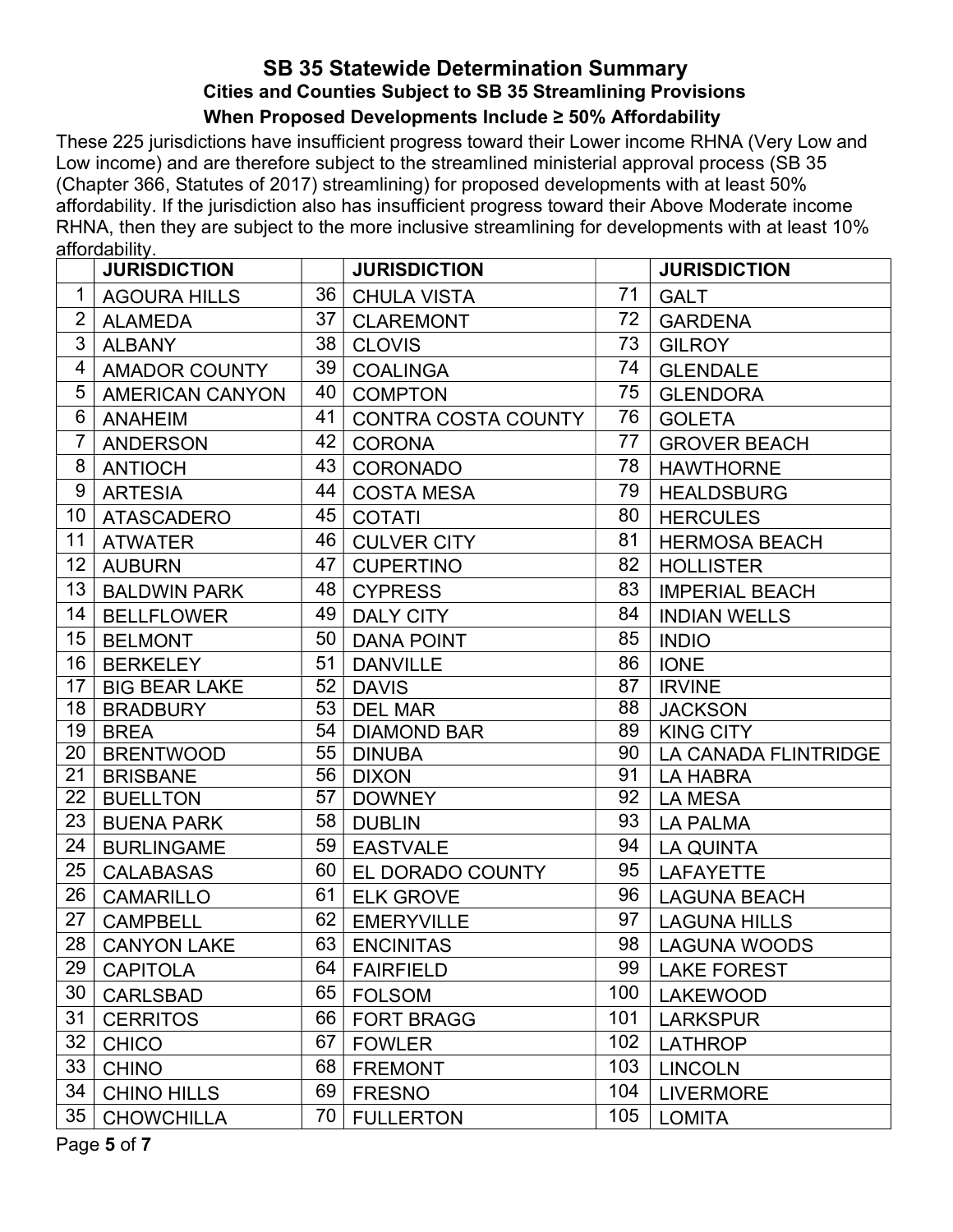# SB 35 Statewide Determination Summary Cities and Counties Subject to SB 35 Streamlining Provisions When Proposed Developments Include ≥ 50% Affordability

These 225 jurisdictions have insufficient progress toward their Lower income RHNA (Very Low and Low income) and are therefore subject to the streamlined ministerial approval process (SB 35 (Chapter 366, Statutes of 2017) streamlining) for proposed developments with at least 50% affordability. If the jurisdiction also has insufficient progress toward their Above Moderate income RHNA, then they are subject to the more inclusive streamlining for developments with at least 10% affordability.

|     | <b>JURISDICTION</b>    |     | <b>JURISDICTION</b>          |     | <b>JURISDICTION</b>        |
|-----|------------------------|-----|------------------------------|-----|----------------------------|
| 106 | <b>LOS ALTOS</b>       | 140 | PALO ALTO                    | 174 | <b>SAN GABRIEL</b>         |
| 107 | <b>LOS ALTOS HILLS</b> | 141 | <b>PASADENA</b>              | 175 | <b>SAN JOSE</b>            |
| 108 | <b>LOS ANGELES</b>     | 142 | <b>PERRIS</b>                | 176 | <b>SAN JUAN CAPISTRANO</b> |
| 109 | <b>LOS BANOS</b>       | 143 | <b>PETALUMA</b>              | 177 | <b>SAN LUIS OBISPO</b>     |
| 110 | <b>MALIBU</b>          | 144 | <b>PIEDMONT</b>              | 178 | SAN LUIS OBISPO CO.        |
| 111 | <b>MAMMOTH LAKES</b>   | 145 | <b>PISMO BEACH</b>           | 179 | <b>SAN MARCOS</b>          |
| 112 | <b>MANHATTAN BEACH</b> | 146 | <b>PITTSBURG</b>             | 180 | <b>SAN MARINO</b>          |
| 113 | <b>MANTECA</b>         | 147 | <b>PLACENTIA</b>             | 181 | <b>SAN MATEO</b>           |
| 114 | <b>MARIN COUNTY</b>    | 148 | <b>PLACER COUNTY</b>         | 182 | <b>SAN RAMON</b>           |
| 115 | <b>MARINA</b>          | 149 | <b>PLACERVILLE</b>           | 183 | <b>SANTA BARBARA</b>       |
| 116 |                        |     |                              |     | <b>SANTA BARBARA</b>       |
|     | <b>MERCED</b>          | 150 | <b>PLEASANTON</b>            | 184 | <b>COUNTY</b>              |
| 117 | <b>MILPITAS</b>        | 151 | <b>PLUMAS COUNTY</b>         | 185 | <b>SANTA CLARA</b>         |
| 118 | <b>MISSION VIEJO</b>   | 152 | <b>PLYMOUTH</b>              | 186 | <b>SANTA CRUZ</b>          |
| 119 | <b>MONO COUNTY</b>     | 153 | POINT ARENA                  | 187 | <b>SANTA FE SPRINGS</b>    |
| 120 | <b>MONROVIA</b>        | 154 | PORT HUENEME                 | 188 | <b>SCOTTS VALLEY</b>       |
| 121 | <b>MONTEREY COUNTY</b> | 155 | PORTOLA VALLEY               | 189 | <b>SEAL BEACH</b>          |
| 122 | <b>MOORPARK</b>        | 156 | RANCHO CORDOVA               | 190 | <b>SIERRA MADRE</b>        |
| 123 | <b>MORAGA</b>          | 157 | RANCHO CUCAMONGA             | 191 | <b>SIMI VALLEY</b>         |
| 124 | <b>MORGAN HILL</b>     | 158 | <b>RANCHO MIRAGE</b>         | 192 | <b>SOLANO COUNTY</b>       |
| 125 | <b>MOUNTAIN VIEW</b>   | 159 | <b>RANCHO PALOS VERDES</b>   | 193 | <b>SOUTH EL MONTE</b>      |
| 126 | <b>MURRIETA</b>        | 160 | RANCHO ST. MARGARITA         | 194 | <b>SOUTH LAKE TAHOE</b>    |
| 127 | <b>NAPA</b>            | 161 | <b>REDDING</b>               | 195 | <b>SOUTH PASADENA</b>      |
| 128 | <b>NAPA COUNTY</b>     | 162 | <b>REDWOOD CITY</b>          | 196 | <b>SOUTH SAN FRANCISCO</b> |
| 129 | <b>NEWARK</b>          | 163 | <b>RIO VISTA</b>             | 197 | <b>STANTON</b>             |
| 130 | <b>NORWALK</b>         | 164 | <b>ROCKLIN</b>               | 198 | <b>SUNNYVALE</b>           |
| 131 | <b>OAKDALE</b>         | 165 | <b>ROLLING HILLS ESTATES</b> | 199 | <b>SUTTER COUNTY</b>       |
| 132 | <b>OAKLAND</b>         | 166 | <b>ROSEVILLE</b>             | 200 | <b>SUTTER CREEK</b>        |
| 133 | <b>OAKLEY</b>          | 167 | <b>SAN ANSELMO</b>           | 201 | <b>TEMECULA</b>            |
| 134 | <b>ORANGE</b>          | 168 | <b>SAN BENITO COUNTY</b>     | 202 | <b>TEMPLE CITY</b>         |
| 135 | <b>ORANGE COUNTY</b>   | 169 | <b>SAN BUENAVENTURA</b>      | 203 | <b>THOUSAND OAKS</b>       |
| 136 | <b>ORINDA</b>          | 170 | <b>SAN CARLOS</b>            | 204 | <b>TRACY</b>               |
| 137 | <b>PACIFIC GROVE</b>   | 171 | <b>SAN CLEMENTE</b>          | 205 | <b>TRINIDAD</b>            |
| 138 | <b>PALM DESERT</b>     | 172 | <b>SAN DIEGO</b>             | 206 | <b>TRINITY COUNTY</b>      |
| 139 | <b>PALM SPRINGS</b>    | 173 | <b>SAN FRANCISCO</b>         | 207 | <b>TRUCKEE</b>             |

Page 6 of 7